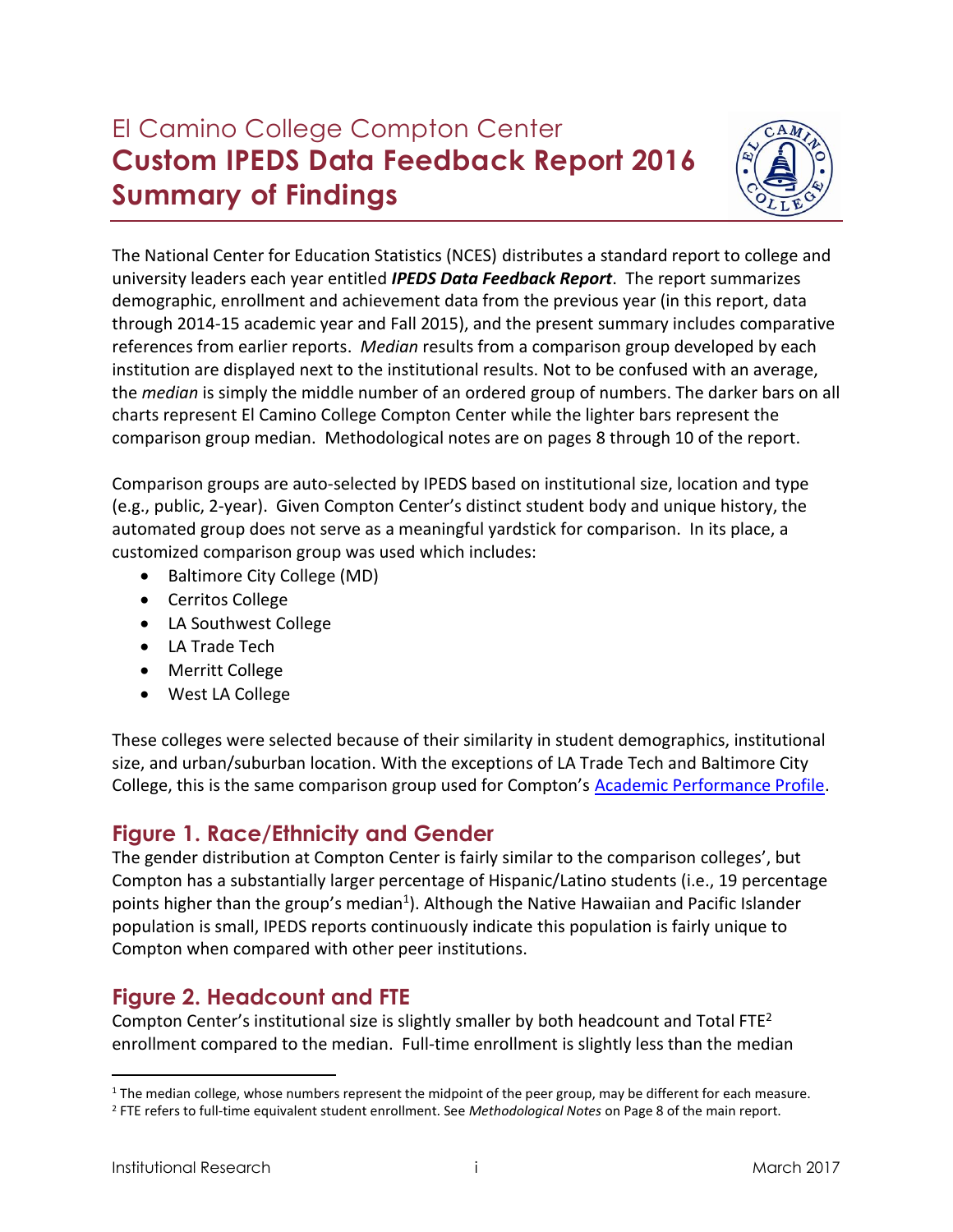(about 15% less), while part-time enrollment is substantially less than the median (over 20% less). Because of this, it should be expected that any data based on Compton's enrollment will also be less than the peer group's median.

# **Figure 3. Number of Degrees and Certificates**

In 2014-15, Compton Center awarded fewer Associate degrees (316) than the peer median (423), but it has reduced the gap from the previous year (262 vs. 435). Compton also awarded fewer mid-term certificates (26 vs. 158) and short-term certificates (78 vs. 248), and the gap between total certificates awarded is approximately the same as the previous year (i.e., about 75% less than the median). These gapsmay be related to the prevalence of part-time students, or this may be a result of Compton's smaller institutional size and enrollment compared to the peer group. Local data indicates the number of program awards has consistently increased over the past several years, remaining on track with or even surpassing goals listed in the 2015-2020 Strategic Plan.

# **Figures 4-5. Academic Year Tuition and Fees**

These figures show 3- and 4-year trends of college costs. Figure 4 shows that in 2015-16, Compton Center had slightly lower tuition and fees (\$1,142) than the peer group median (\$1,220). Figure 5 shows that the average net price of attendance in 2014-2015 was about 7% higher for Compton Center than its peer group's median.

# **Figures 6-9. Grant/Scholarship Recipients**

The percentage of *all students* receiving some form of reported financial aid was 51% in 2014- 15, much lower than the peer group median of 67% (Figure 8). Compton Center students also received fewer Pell grants (32%), compared to the group median (40%). Figure 9 shows that the average Pell award amount (in dollars) was slightly lower than the median, but the average amount of any financial aid received at Compton was almost 10% higher than the median. Note that Compton Center students do not receive federal loans.

Figure 6 indicates financial aid rates specifically for full-time, first-time, degree/certificateseeking (FTF) students. The percentage of FTF students receiving any kind of aid (71%) is somewhat lower than the median rate (84%). However, the rates of FTF students receiving federal grants and Pell grants were closer to the median (61% vs. 67% in both cases).

# **Figure 10-13. Graduation and Transfer-Out Rates**

These figures reflect a variety of graduation and transfer rates, along with fall-to-fall persistence (which IPEDS refers to as *Retention*).

Graduation rates for the Fall 2012 FTF cohort at Compton Center were objectively low, with a 13% overall graduation rate and a 9% transfer-out rate measured in 2015 (Figure 11). These rates are 4 points and 2 points less than the peer group medians, respectively. The *transfer-out*  rate measures all college transitions, including to other community colleges. California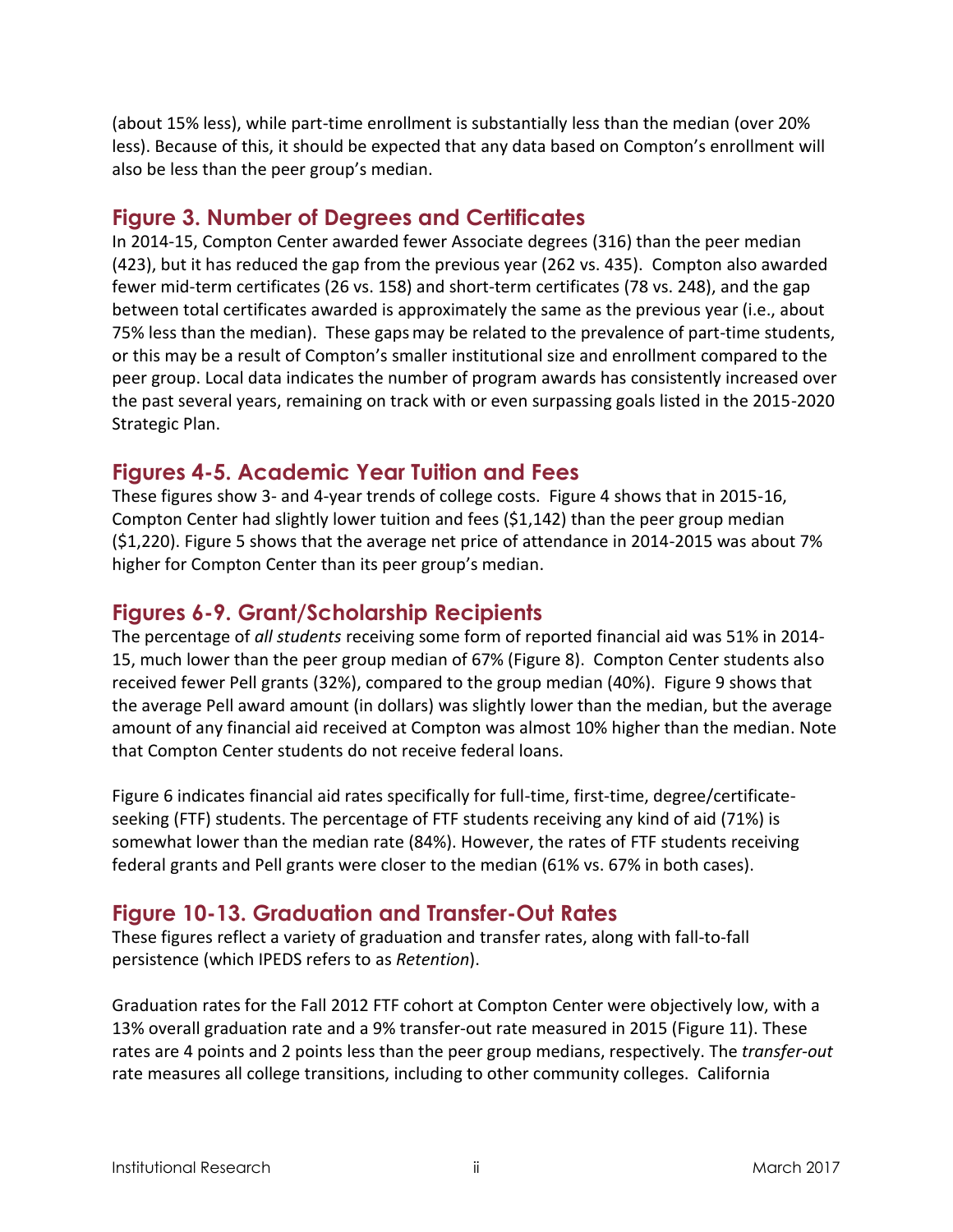Community College and local transfer rates, such as those reported in the *[Annual Factbook](http://www.elcamino.edu/administration/ir/comfactbook.asp)*, are better measures of actual 4-year transfer.

Figure 12 represents graduation rates for the Fall 2012 FTF cohort, disaggregated by student ethnicity. Although the overall rates are 4 percentage points lower than the group median, White and Black or African American students graduated at rates equal to the median. However, these rates largely depend on the structure of the cohort. While IPEDS data for the Fall 2012 FTF cohort indicates lower graduation rates for Asian and Hispanic/Latino students, the previous year's report based on the Fall 2011 FTF cohort indicated graduation rates that were 10 points higher than the median for Asian students, and 2 points higher than the median for Hispanic/Latino students. For disaggregated completion rates of all students who received program awards in the 2015-16 academic year, see th[e 2015-16 Time to Completion Report.](http://www.elcamino.edu/administration/ir/docs/acadperformance/TimeToCompletionReport2015-2016COM.pdf)

College fall-to-fall retention rates in Figure 10 show higher persistence for full-time students (63% vs 59%) and slightly lower persistence for part-time students (32% vs. 35%), compared to the group medians. Looking at the time-to-degree measures in Figure 13 (based on the Fall 2011 cohort), Compton has slightly lower rates of completion for all time spans (i.e., normal time, 150% time, and 200% time). Because these rates are cohort-based, it is difficult to explain the year-to-year variation in performance when comparing peer institutions (e.g., Compton's 2010 cohort, in last year's report, had slightly higher rates of completion for all time spans).

# **Figure 14-17. Staffing, Salaries, Revenues, and Expenses**

Similar to Figure 3, the comparative staffing levels reported in Figure 16 may reflect differences in enrollment levels, local definitions and institutional organization, so comparison is less meaningful. The revenue sources and expenses detailed in Figures 14 and 15 are also affected by institutional size and local definitions.

Figure 17 compares average salaries of full-time instructional staff and indicates rates are slightly lower at Compton compared to the median institution, but there is insufficient information from other colleges to draw meaningful conclusions.

## **Conclusion**

Compton Center benefits from a customized comparison group reflecting similar features of the institution. On several measures of student achievement, Compton performed similarly to or slightly lower than the custom group median. The notable exceptions are the full-time persistence rate, where Compton outperformed the group median, and the program award rates, which were substantially less than the group median. However, many of these rates are based on uncontrollable characteristics such as institutional size, enrollment, and local definitions. While these measures may still reflect the unique history of Compton, the comparable persistence and consistent increase in program awards (as seen in the [local data\)](http://www.elcamino.edu/administration/ir/docs/acadperformance/COMDegreesandCertificatesReport1516.pdf) show promise for the future.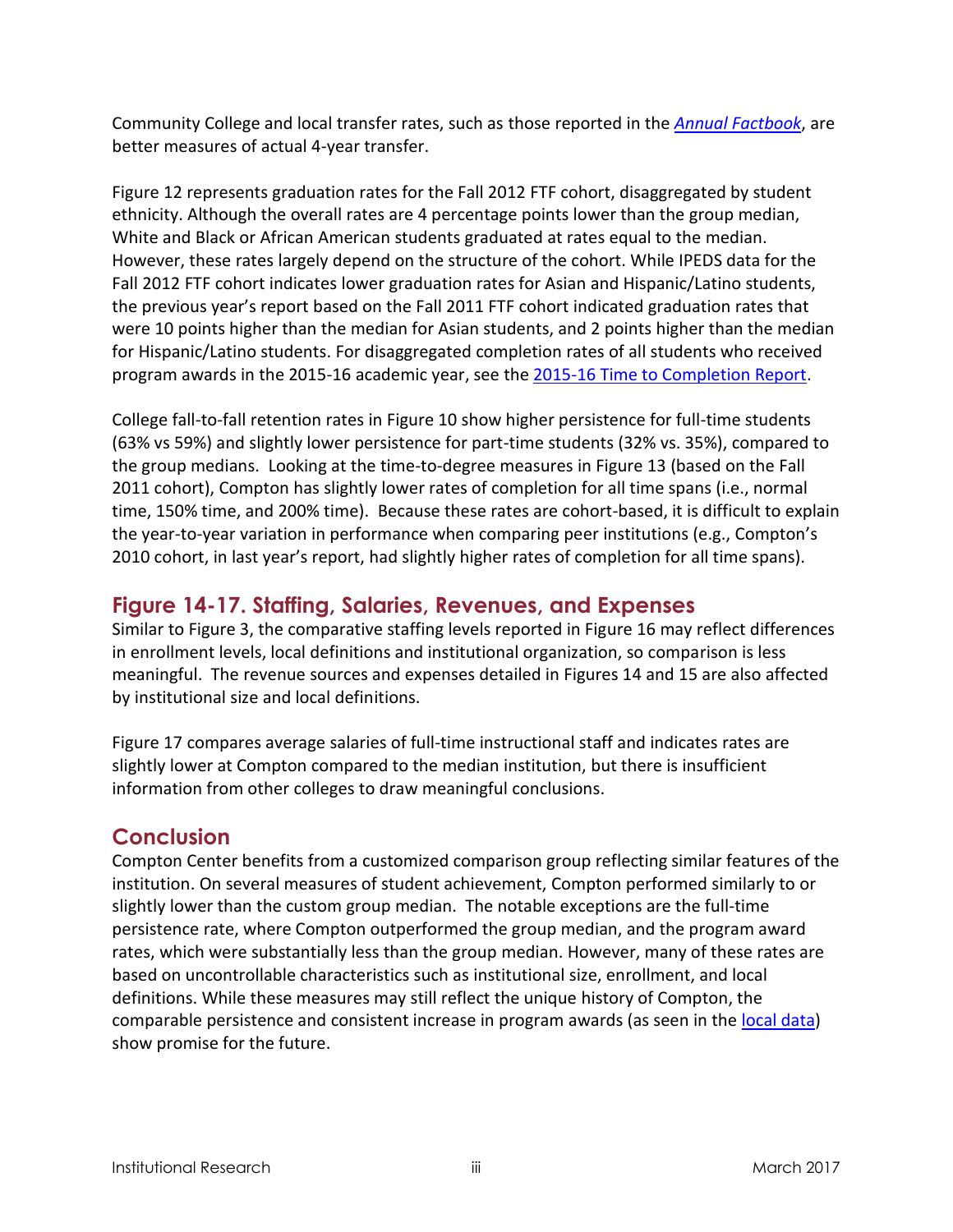# **NATIONAL CENTER FOR EDUCATION STATISTICS**



#### **What Is IPEDS?**

The Integrated Postsecondary Education Data System (IPEDS) is a system of survey components that collects data from about 7,500 institutions that provide postsecondary education across the United States. IPEDS collects institution-level data on student enrollment, graduation rates, student charges, program completions, faculty, staff, and finances.

These data are used at the federal and state level for policy analysis and development; at the institutional level for benchmarking and peer analysis; and by students and parents, through the College Navigator ([http://collegenavigator.ed.gov\)](http://collegenavigator.ed.gov), an online tool to aid in the college search process. For more information about IPEDS, see [http://nces.ed.gov/ipeds.](http://nces.ed.gov/ipeds)

#### **What Is the Purpose of This Report?**

The Data Feedback Report is intended to provide institutions a context for examining the data they submitted to IPEDS. The purpose of this report is to provide institutional executives a useful resource and to help improve the quality and comparability of IPEDS data.

#### **What Is in This Report?**

As suggested by the IPEDS Technical Review Panel, the figures in this report provide selected indicators for your institution and a comparison group of institutions. The figures are based on data collected during the 2015-16 IPEDS collection cycle and are the most recent data available. This report provides a list of pre-selected comparison group institutions and the criteria used for their selection. Additional information about these indicators and the preselected comparison group are provided in the Methodological Notes at the end of the report.

#### **Where Can I Do More with IPEDS Data?**

Each institution can access previous Data Feedback Reports as far back as 2005 and customize this latest report by using a different comparison group and IPEDS variables of its choosing. To download archived reports or customize the current Data Feedback Report (DFR), please visit our web site at <http://nces.ed.gov/ipeds/Home/UseTheData>.



**El Camino College-Compton Center Compton, CA**

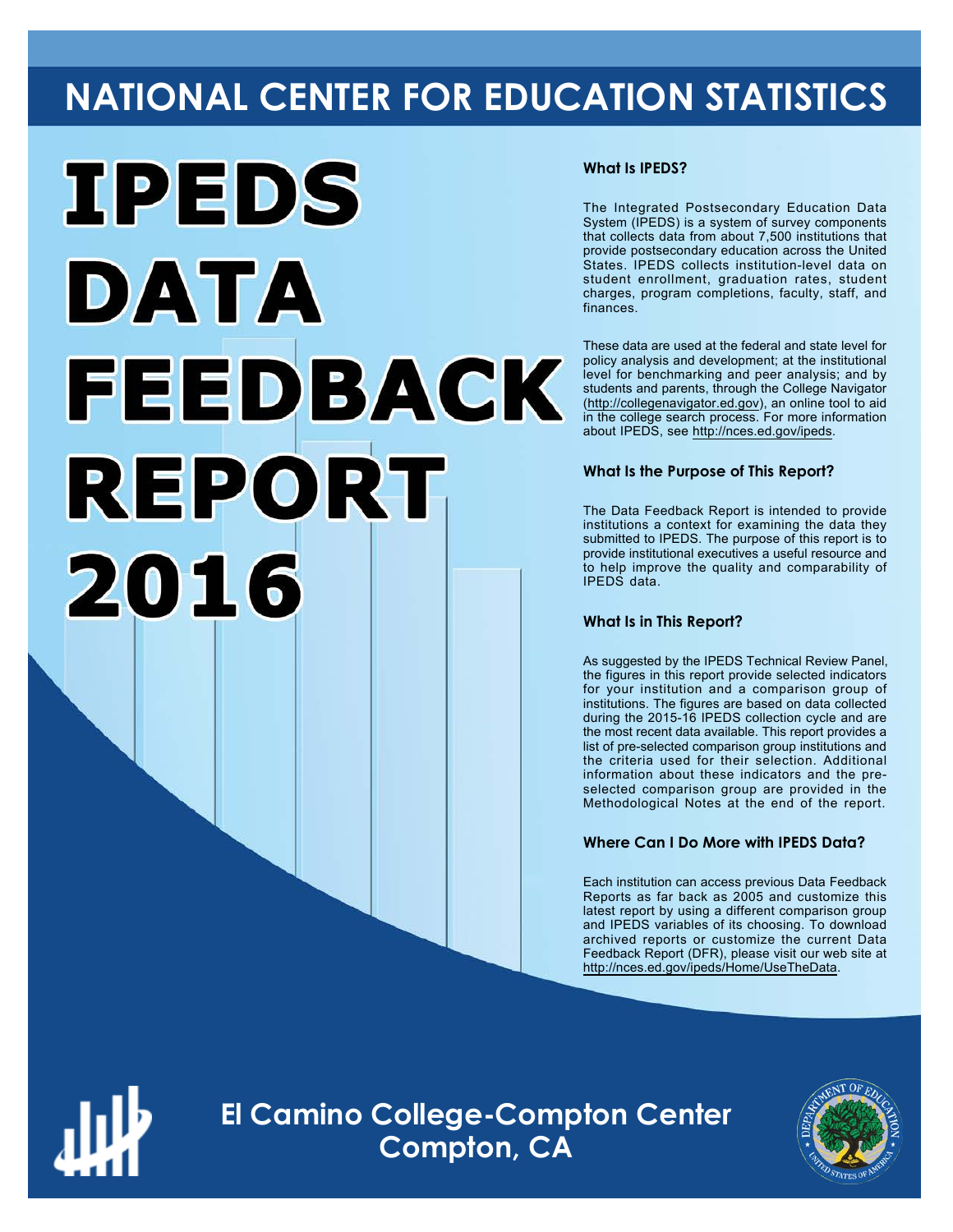#### **COMPARISON GROUP**

Comparison group data are included to provide a context for interpreting your institution's statistics. If your institution did not define a custom comparison group for this report by July 17, NCES selected a comparison group for you. (In this case, the characteristics used to define the comparison group appears below.) The Customize Data Feedback Report functionality on the IPEDS Data Center [\(http://nces.ed.gov/ipeds/datacenter/\)](http://nces.ed.gov/ipeds/datacenter/) can be used to reproduce the figures in this report using different peer groups.

The custom comparison group chosen by El Camino College-Compton Center includes the following 6 institutions:

Baltimore City Community College (Baltimore, MD)

- Cerritos College (Norwalk, CA)
- Los Angeles Southwest College (Los Angeles, CA)
- Los Angeles Trade Technical College (Los Angeles, CA)
- Merritt College (Oakland, CA)
- West Los Angeles College (Culver City, CA)

#### **The figures in this report have been organized and ordered into the following topic areas:**

| 1) Admissions (only for non-open-admissions schools) | [No charts applicable] |             |
|------------------------------------------------------|------------------------|-------------|
| 2) Student Enrollment                                | Fig. 1 and 2           | Pg. 3       |
| 3) Awards                                            | Fig. 3                 | Pg. 3       |
| 4) Charges and Net Price                             | Fig. 4 and $5$         | Pg. 4       |
| 5) Student Financial Aid                             | Fig. 6, 7, 8 and 9     | Pq. 4 and 5 |
| 6) Military Benefits*                                | [No charts applicable] |             |
| 7) Retention and Graduation Rates                    | Fig. 10, 11, 12 and 13 | Pq. 5 and 6 |
| 8) Finance                                           | Fig. 14 and 15         | Pq. 6 and 7 |
| 9) Staff                                             | Fig. 16 and 17         | Pg. 7       |
| 10) Libraries*                                       | [No charts applicable] |             |

\*These figures only appear in customized Data Feedback Reports (DFR), which are available through Use the Data portal on the IPEDS website.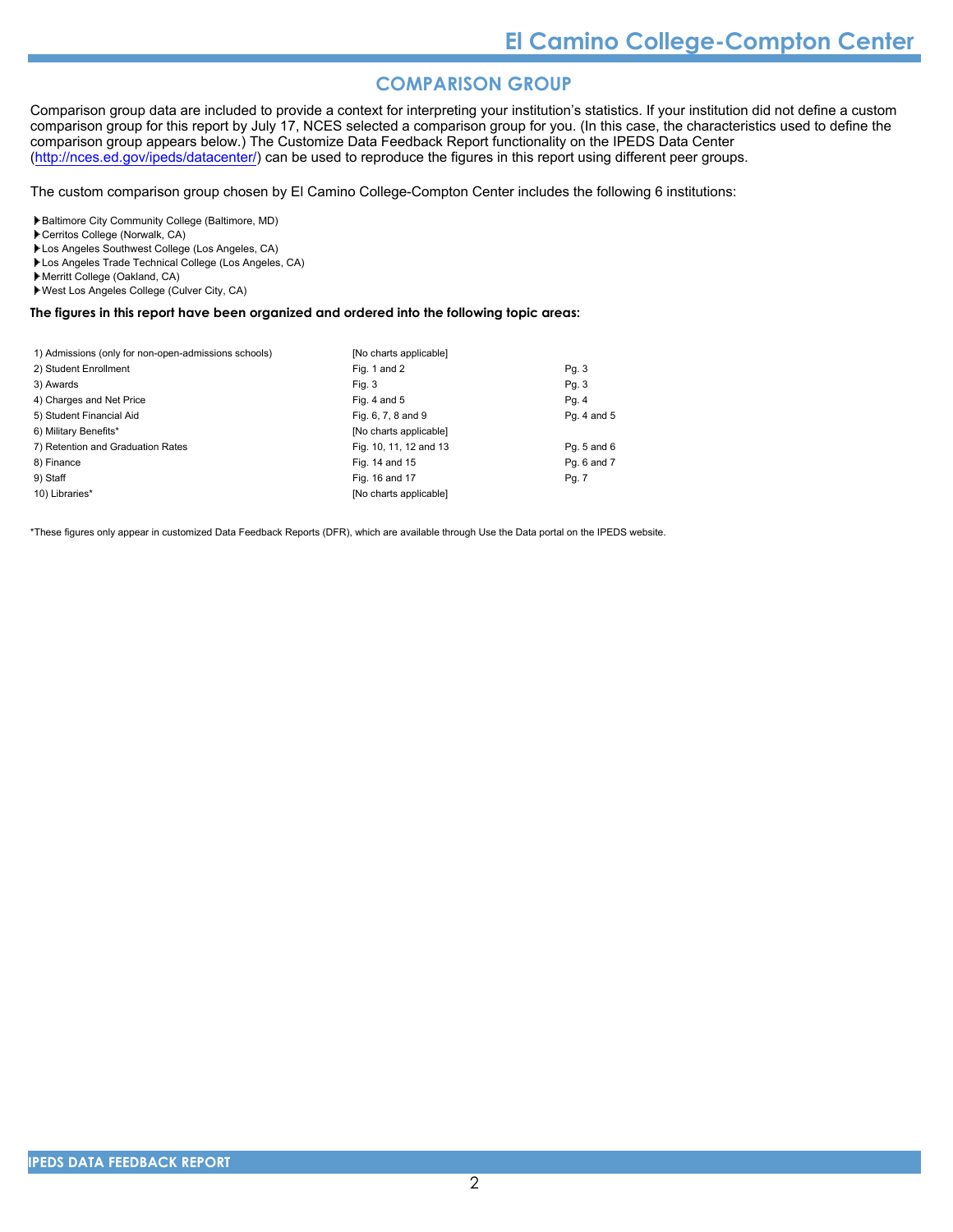



NOTE: For more information about disaggregation of data by race and ethnicity, see the Methodological Notes. Median values for the comparison group will not add to 100%. See "Use of Median Values for Comparison Group" for how median values are determined. N is the number of institutions in the comparison group. SOURCE: U.S. Department of Education, National Center for Education Statistics, Integrated Postsecondary Education Data System (IPEDS): Spring 2015, Fall Enrollment component.

#### **Figure 2. Unduplicated 12-month headcount (2014-15), total FTE enrollment (2014-15), and full- and part-time fall enrollment (Fall 2015)**

#### **Figure 3. Number of subbaccalaureate degrees and certificates awarded, by level: 2014-15**



NOTE: For details on calculating full-time equivalent (FTE) enrollment, see Calculating FTE in the Methodological Notes. N is the number of institutions in the comparison group. SOURCE: U.S. Department of Education, National Center for Education Statistics, Integrated Postsecondary Education Data System (IPEDS): Fall 2015, 12-month Enrollment component and Spring 2016, Fall Enrollment component.



**Your institution** Comparison Group Median (N=6) NOTE: N is the number of institutions in the comparison group.

SOURCE: U.S. Department of Education, National Center for Education Statistics, Integrated Postsecondary Education Data System (IPEDS): Fall 2015, Completions component.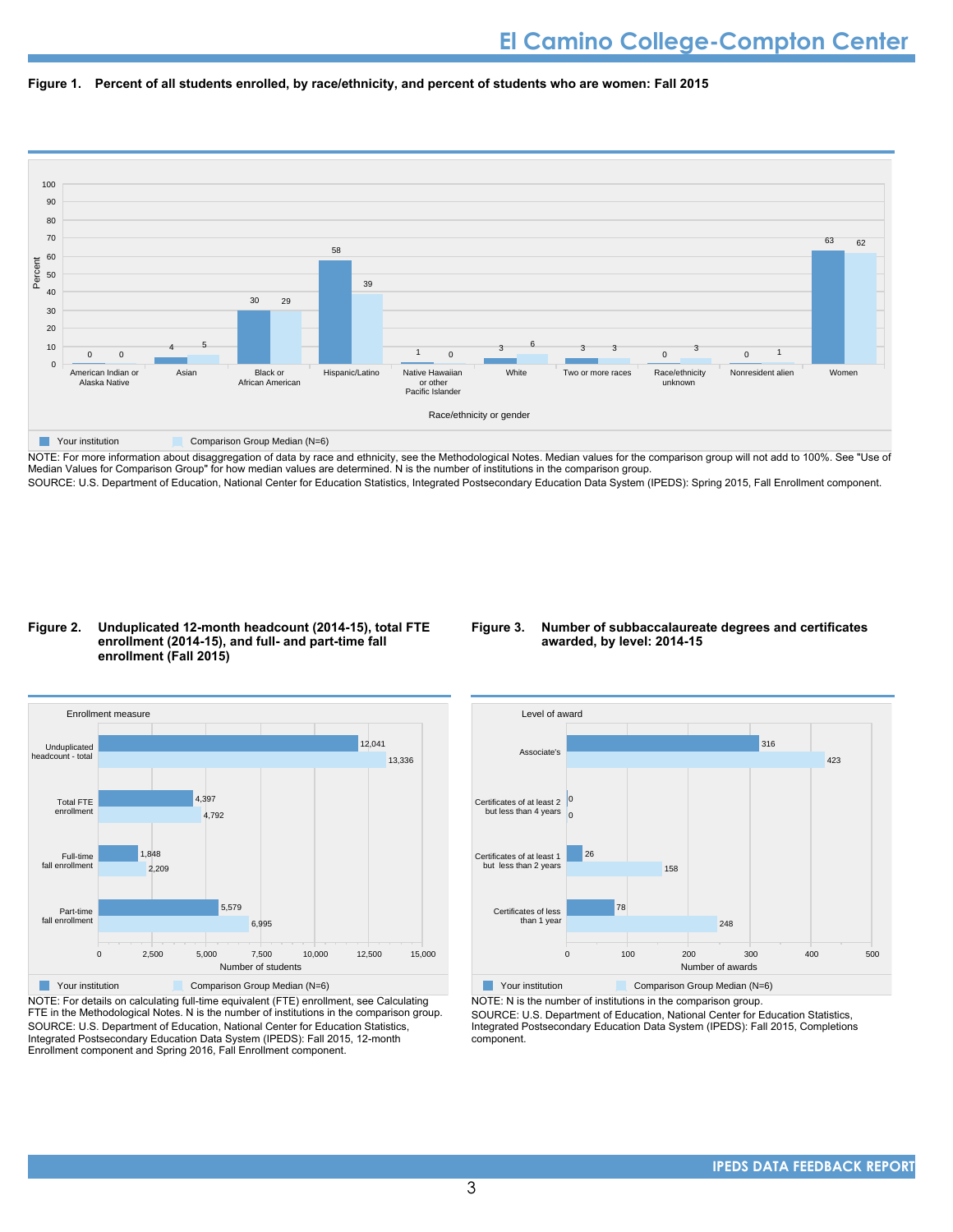# **El Camino College-Compton Center**

**Figure 4. Academic year tuition and required fees for full-time, first-time degree/certificate-seeking undergraduates: 2012-13 to 2015-16**



NOTE: The tuition and required fees shown here are the lowest reported from the categories of in-district, in-state, and out-of-state. N is the number of institutions in the comparison group.

SOURCE: U.S. Department of Education, National Center for Education Statistics, Integrated Postsecondary Education Data System (IPEDS): Fall 2015, Institutional Characteristics component.

#### **undergraduate students who were awarded grant or scholarship aid from the federal government, state/local government, or the institution, or loans, by type of aid: 2014-15**



NOTE: Any grant aid above includes grant or scholarship aid awarded from the federal government, state/local government, or the institution. Federal grants includes Pell grants and other federal grants. Any loans includes federal loans and other loans awarded to students. For details on how students are counted for financial aid reporting, see Cohort Determination in the Methodological Notes. N is the number of institutions in the comparison group.

SOURCE: U.S. Department of Education, National Center for Education Statistics, Integrated Postsecondary Education Data System (IPEDS): Winter 2015-16, Student Financial Aid component.





NOTE: Average net price is for full-time, first-time degree/certificate-seeking undergraduate students and is generated by subtracting the average amount of federal, state/local government, and institutional grant and scholarship awarded aid from the total cost of attendance. Total cost of attendance is the sum of published tuition and required fees, books and supplies, and the average room and board and other expenses. For details, see the Methodological Notes. N is the number of institutions in the comparison group.

SOURCE: U.S. Department of Education, National Center for Education Statistics, Integrated Postsecondary Education Data System (IPEDS): Fall 2015, Institutional Characteristics component; Winter 2015-16, Student Financial Aid component.



**Your institution** Comparison Group Median

NOTE: Any grant aid above includes grant or scholarship aid awarded from the federal government, state/local government, or the institution. Federal grants includes Pell grants and other federal grants. Any loans includes federal loans and other loans awarded to students. Average amounts of aid were calculated by dividing the total aid awarded by the total number of recipients in each institution. N is the number of institutions in the comparison group. Medians are not reported for comparison groups with less than three values.

SOURCE: U.S. Department of Education, National Center for Education Statistics, Integrated Postsecondary Education Data System (IPEDS): Winter 2015-16, Student Financial Aid component.

# **Figure 6. Percent of full-time, first-time degree/certificate-seeking**

#### **Figure 7. Average amounts of grant or scholarship aid from the federal government, state/local government, or the institution, or loans awarded to full-time, first-time degree/certificate-seeking undergraduate students, by type of aid: 2014-15**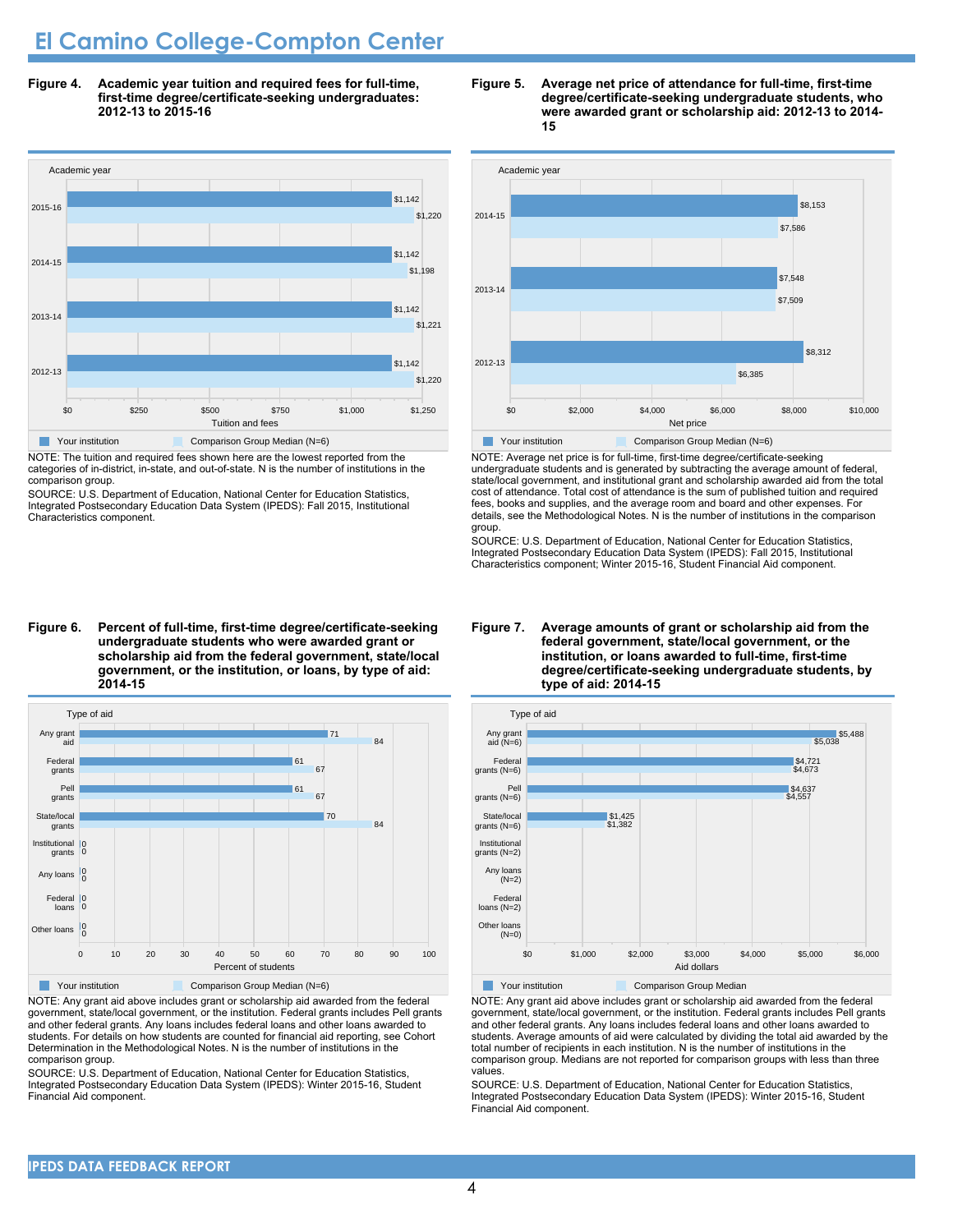# **El Camino College-Compton Center**

**Figure 8. Percent of all undergraduates awarded aid, by type of aid: 2014-15**

**Figure 9. Average amount of aid awarded to all undergraduates, by type of aid: 2014-15**



NOTE: Any grant aid above includes grant or scholarship aid awarded from the federal government, state/local government, the institution, or other sources. Federal loans includes only federal loans awarded to students. N is the number of institutions in the comparison group.

SOURCE: U.S. Department of Education, National Center for Education Statistics, Integrated Postsecondary Education Data System (IPEDS): Winter 2015-16, Student Financial Aid component.



NOTE: Any grant aid above includes grant or scholarship aid from the federal government, state/local government, the institution, or other sources. Federal loans includes federal loans to students. Average amounts of aid were calculated by dividing the total aid awarded by the total number of recipients in each institution. N is the number of institutions in the comparison group. Medians are not reported for comparison groups with less than three values.

SOURCE: U.S. Department of Education, National Center for Education Statistics, Integrated Postsecondary Education Data System (IPEDS): Winter 2015-16, Student Financial Aid component.

#### **Figure 10. Retention rates of full-time, first time degree/certificate seeking students (Fall 2014 cohort)**



NOTE: Retention rates are measured from the fall of first enrollment to the following fall. Academic reporting institutions report retention data as of the institution's official fall reporting date or as of October 15, 2014. Program reporters determine the cohort with enrollment any time between August 1-October 31, 2014 and retention based on August 1, 2015. For more details, see the Methodological Notes. N is the number of institutions in the comparison group.

SOURCE: U.S. Department of Education, National Center for Education Statistics, Integrated Postsecondary Education Data System (IPEDS): Spring 2015, Fall Enrollment component.

#### **Figure 11. Graduation and transfer-out rates of full-time, first-time degree/certificate-seeking undergraduates within 150% of normal time to program completion (2012 cohort)**



NOTE: Graduation rate cohort includes all full-time, first-time degree/certificate-seeking undergraduate students. Graduation and transfer-out rates are the Student Right-to-Know rates. Only institutions with mission to prepare students to transfer are required to report transfer out. For more details, see the Methodological Notes. N is the number of institutions in the comparison group.

SOURCE: U.S. Department of Education, National Center for Education Statistics, Integrated Postsecondary Education Data System (IPEDS): Winter 2015-16, Graduation Rates component.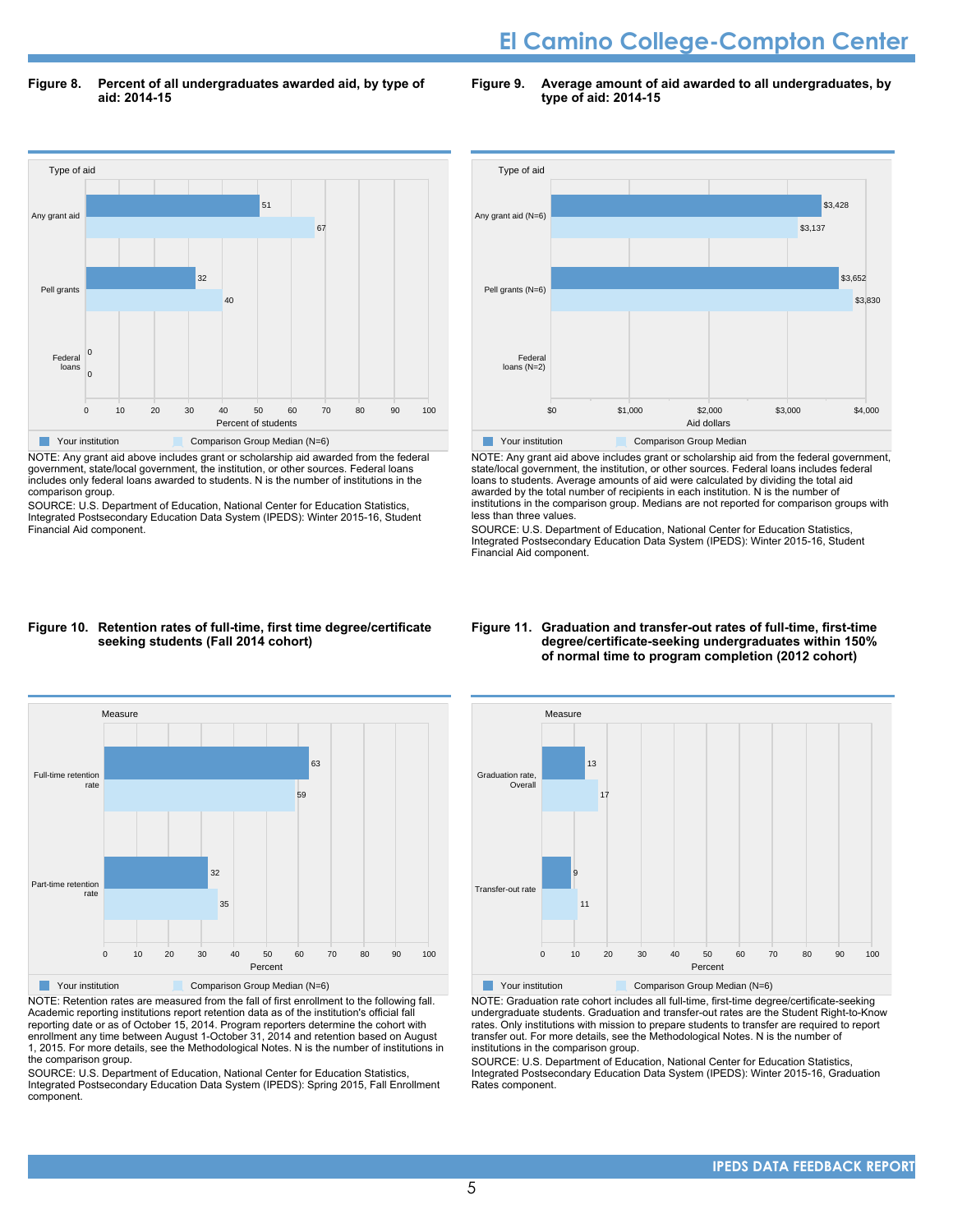**Figure 12. Graduation rates of full-time, first-time degree/certificate-seeking undergraduates within 150% of normal time to program completion, by race/ethnicity: 2012 cohort**



NOTE: For more information about disaggregation of data by race and ethnicity, see the Methodological Notes. The graduation rates are the Student Right-to-Know (SRK) rates. Median values for the comparison group will not add to 100%. N is the number of institutions in the comparison group.

SOURCE: U.S. Department of Education, National Center for Education Statistics, Integrated Postsecondary Education Data System (IPEDS): Winter 2015-16, Graduation Rates component.

**Figure 13. Graduation rates of full-time, first-time degree/ certificate-seeking undergraduates within normal time, and 150% and 200% of normal time to completion: 2011 cohort**



NOTE: The 150% graduation rate is the Student Right-to-Know (SRK) rates; the Normal time and 200% rates are calculated using the same methodology. For details, see the Methodological Notes. N is the number of institutions in the comparison group. SOURCE: U.S. Department of Education, National Center for Education Statistics, Integrated Postsecondary Education Data System (IPEDS): Winter 2015-16, 200% Graduation Rates component.

#### **Figure 14. Percent distribution of core revenues, by source: Fiscal year 2015**



NOTE: The comparison group median is based on those members of the comparison group that report finance data using the same accounting standards as the comparison institution. For a detailed definition of core revenues, see the Methodological Notes. N is the number of institutions in the comparison group.

SOURCE: U.S. Department of Education, National Center for Education Statistics, Integrated Postsecondary Education Data System (IPEDS): Spring 2015, Finance component.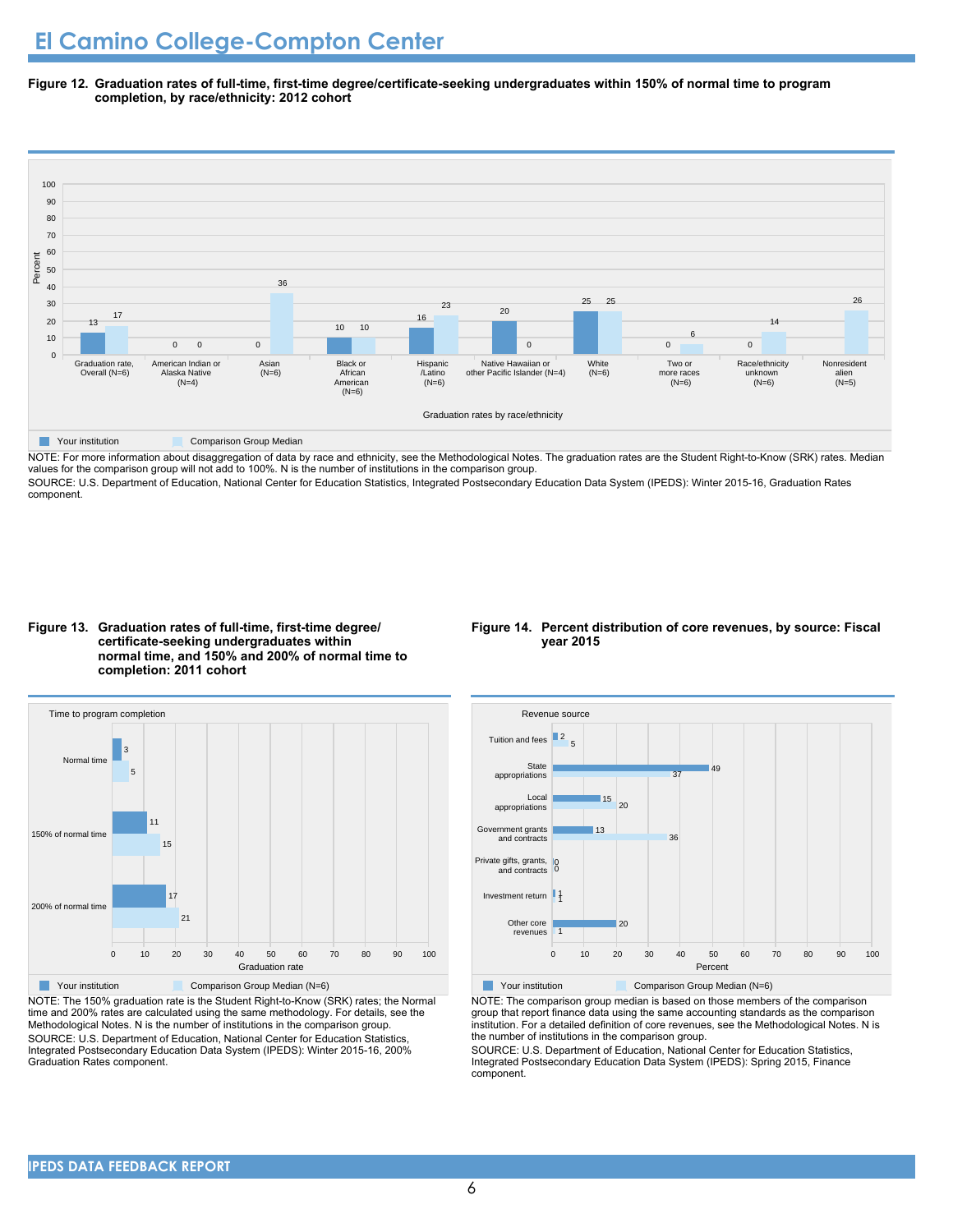# **El Camino College-Compton Center**

**Figure 15. Core expenses per FTE enrollment, by function: Fiscal year 2015**

**Figure 16. Full-time equivalent staff, by occupational category: Fall 2015**



NOTE: Expenses per full-time equivalent (FTE) enrollment, particularly instruction, may be inflated because finance data includes all core expenses while FTE reflects credit activity only. For details on calculating FTE enrollment and a detailed definition of core expenses, see the Methodological Notes. N is the number of institutions in the comparison group. SOURCE: U.S. Department of Education, National Center for Education Statistics, Integrated Postsecondary Education Data System (IPEDS): Fall 2015, 12-month Enrollment component and Spring 2015, Finance component.

#### **Figure 17. Average salaries of full-time instructional non-medical staff equated to 9-month contracts, by academic rank: Academic year 2015-16**



NOTE: Average salaries of full-time instructional non-medical staff equated to 9-month contracts was calculated by multiplying the average monthly salary by 9. The average monthly salary was calculated by dividing the total salary outlays by the total number of months covered by staff on 9, 10, 11 and 12-month contracts. Medians are not reported for comparison groups with less than three values.

SOURCE: U.S. Department of Education, National Center for Education Statistics, Integrated Postsecondary Education Data System (IPEDS): Spring 2015, Human Resources component.



NOTE: Graduate assistants are not included. For calculation details, see the Methodological Notes. N is the number of institutions in the comparison group. SOURCE: U.S. Department of Education, National Center for Education Statistics, Integrated Postsecondary Education Data System (IPEDS): Spring 2015, Human Resources component.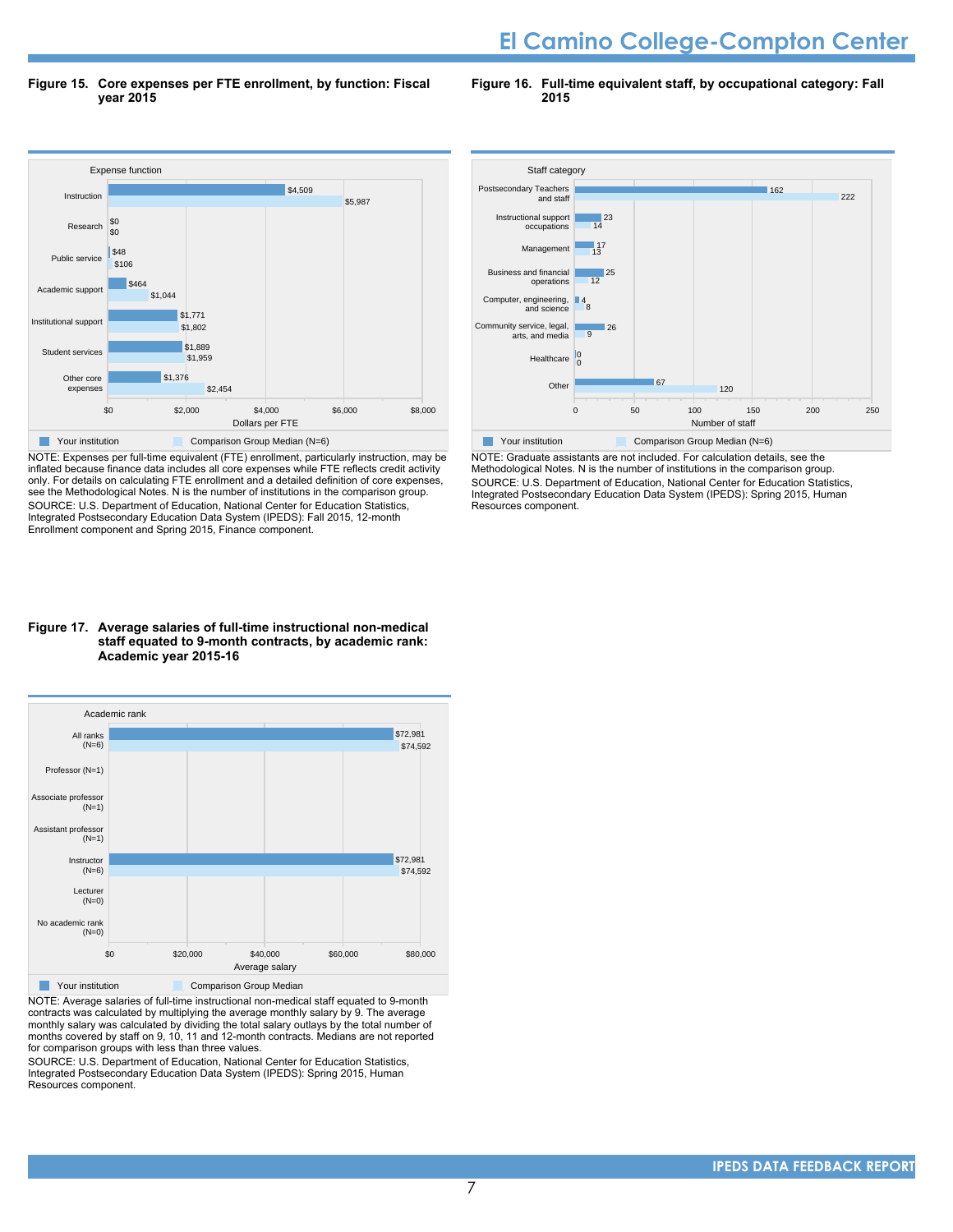### **METHODOLOGICAL NOTES**

#### **Overview**

This report is based on data supplied by institutions to IPEDS during the 2015-16 data collection year. Response rates exceeded 99% for most surveys. Detailed response tables are included in IPEDS First Look reports at [http://nces.ed.gov/pubsearch/getpubcats.asp?sid=010.](http://nces.ed.gov/pubsearch/getpubcats.asp?sid=010)

#### **Use of Median Values for Comparison Group**

The value for the comparison institution is compared to the median value for the comparison group for each statistic included in the figure. If more than one statistic is presented in a figure, the median values are determined separately for each indicator or statistic. Medians are not reported for comparison groups with fewer than three values. Where percentage distributions are presented, median values may not add to 100%. To access all the data used to create the figures included in this report, go to 'Use the Data' portal on the IPEDS website (<http://nces.ed.gov/ipeds>).

#### **Missing Statistics**

If a statistic is not reported for your institution, the omission indicates that the statistic is not relevant to your institution and the data were not collected. Not all notes may be applicable to your report.

#### **Use of Imputed Data**

All IPEDS data are subject to imputation for total (institutional) and partial (item) nonresponse. If necessary, imputed values were used to prepare your report.

#### **Data Confidentiality**

IPEDS data are not collected under a pledge of confidentiality.

#### **Disaggregation of Data by Race/Ethnicity**

When applicable, some statistics are disaggregated by race/ethnicity. Data disaggregated by race/ethnicity have been reported using the 1997 Office of Management and Budget categories. Detailed information about the race/ethnicity categories can be found at <http://nces.ed.gov/ipeds/reic/resource.asp>.

#### **Cohort Determination for Reporting Student Financial Aid and Graduation Rates**

Student cohorts for reporting Student Financial Aid and Graduation Rates data are based on the reporting type of the institution. For institutions that report based on an academic year (those operating on standard academic terms), student counts and cohorts are based on fall term data. Student counts and cohorts for program reporters (those that do not operate on standard academic terms) are based on unduplicated counts of students enrolled during a full 12-month period.

#### **DESCRIPTION OF STATISTICS USED IN THE FIGURES**

#### **Admissions (only for non-open-admissions schools)**

#### *Admissions and Test Score Data*

Admissions and test score data are presented only for institutions that do not have an open admission policy, and apply to first-time, degree/certificate-seeking undergraduate students only. Applicants include only those students who fulfilled all requirements for consideration for admission and who were notified of one of the following actions: admission, non-admission, placement on a wait list, or application withdrawn (by applicant or institution). Admitted applicants (admissions) include wait-listed students who were subsequently offered admission. Early decision, early action, and students who began studies during the summer prior to the fall reporting period are included. For customized Data Feedback Reports, test scores are presented only if they are required for admission.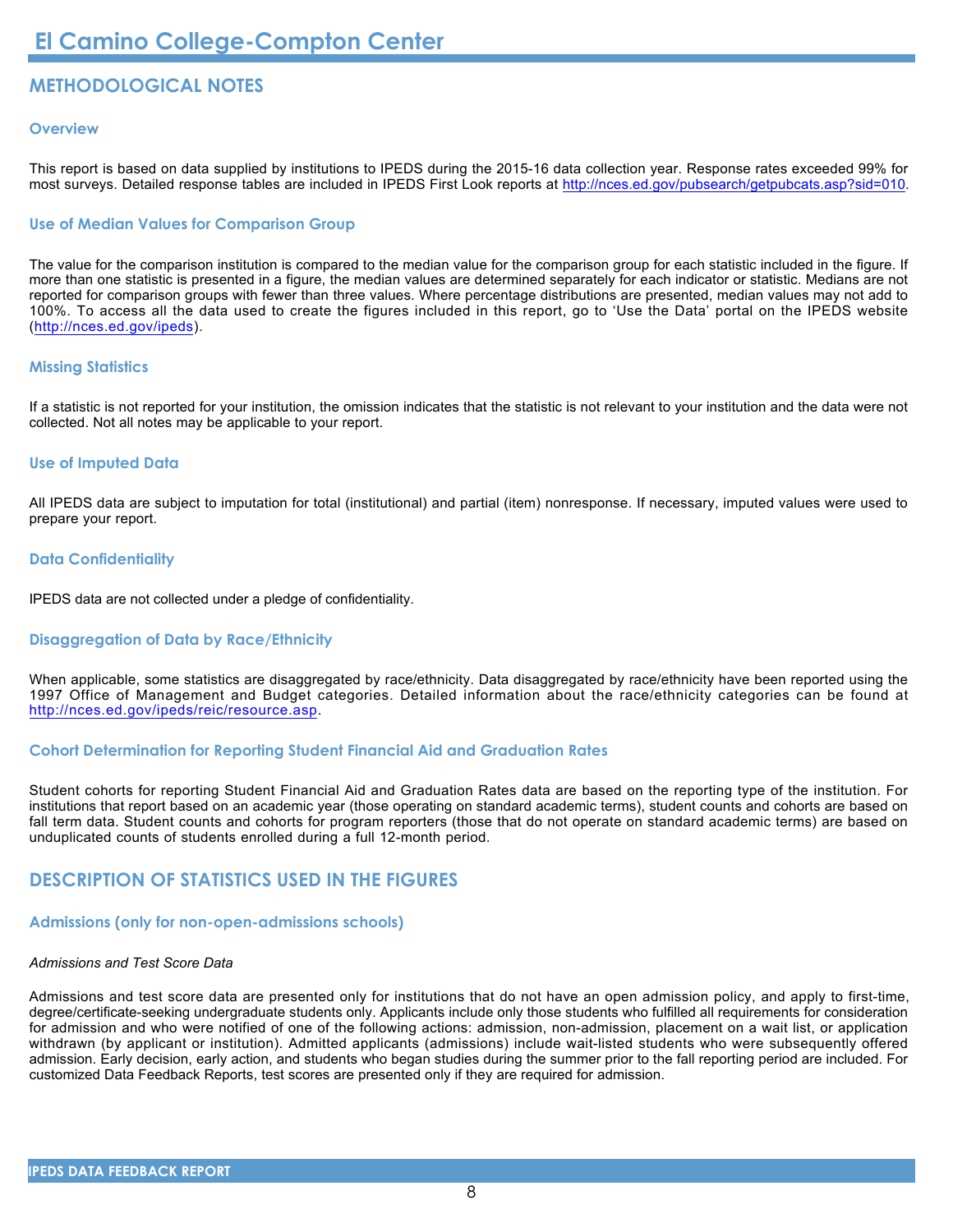#### **Student Enrollment**

#### *FTE Enrollment*

The full-time equivalent (FTE) enrollment used in this report is the sum of the institution's FTE undergraduate enrollment and FTE graduate enrollment (as calculated from or reported on the 12-month Enrollment component). Undergraduate and graduate FTE are estimated using 12 -month instructional activity (credit and/or contact hours). See "Calculation of FTE Students (using instructional activity)" in the IPEDS Glossary at <http://nces.ed.gov/ipeds/glossary/>.

#### *Total Entering Undergraduate Students*

Total entering students are students at the undergraduate level, both full- and part-time, new to the institution in the fall term (or the prior summer term who returned in the fall). This includes all first-time undergraduate students, students transferring into the institution at the undergraduate level, and non-degree/certificate-seeking undergraduates entering in the fall. Only degree-granting, academic year reporting institutions provide total entering student data.

#### **Charges and Net Price**

#### *Average Institutional Net Price*

Average net price is calculated for full-time, first-time degree/certificate-seeking undergraduates who were awarded grant or scholarship aid from the federal government, state/local government, or the institution anytime during the full aid year. For public institutions, this includes only students who paid the in-state or in-district tuition rate. Other sources of grant aid are excluded. Average net price is generated by subtracting the average amount of federal, state/local government, and institutional grant and scholarship aid from the total cost of attendance. Total cost of attendance is the sum of published tuition and required fees, books and supplies, and the average room and board and other expenses.

For the purpose of the IPEDS reporting, aid awarded refers to financial aid that was awarded to, and accepted by, a student. This amount may differ from the aid amount that is disbursed to a student.

#### **Retention and Graduation Rates**

#### *Graduation Rates and Transfer-out Rate*

Graduation rates are those developed to satisfy the requirements of the Student Right-to-Know Act and Higher Education Act, as amended, and are defined as the total number of individuals from a given cohort of full-time, first-time degree/certificate-seeking undergraduates who completed a degree or certificate within a given percent of normal time to complete all requirements of the degree or certificate program before the ending status date of August 31, 2014; divided by the total number of students in the cohort of full-time, first-time degree/certificateseeking undergraduates minus any allowable exclusions. Institutions are permitted to exclude from the cohort students who died or were totally and permanently disabled; those who left school to serve in the armed forces or were called up to active duty; those who left to serve with a foreign aid service of the federal government, such as the Peace Corps; and those who left to serve on an official church mission.

Transfer-out rate is the total number of students from the cohort who are known to have transferred out of the reporting institution (without earning a degree/award) and subsequently re-enrolled at another institution within the same time period; divided by the same adjusted cohort (initial cohort minus allowable exclusions) as described above. Only institutions with a mission that includes providing substantial preparation for students to enroll in another eligible institution are required to report transfers out.

#### *Retention Rates*

Retention rates are measures at which students persist in their educational program at an institution, expressed as a percentage. For fouryear institutions, this is the percentage of first-time bachelors (or equivalent) degree-seeking undergraduates from the previous fall who are again enrolled in the current fall. For all other institutions this is the percentage of first-time degree/certificate-seeking students from the previous fall who either re-enrolled or successfully completed their program by the current fall. The full-time retention rate is calculated using the percentage of full-time, first-time degree/certificate-seeking undergraduates, while the part-time rate is calculated using the percentage of part-time, first-time degree/certificate-seeking undergraduates.

#### **Finance**

#### *Core Revenues*

Core revenues for public institutions reporting under GASB standards include tuition and fees; state and local appropriations; government grants and contracts; private gifts, grants, and contracts; sales and services of educational activities; investment income; other operating and